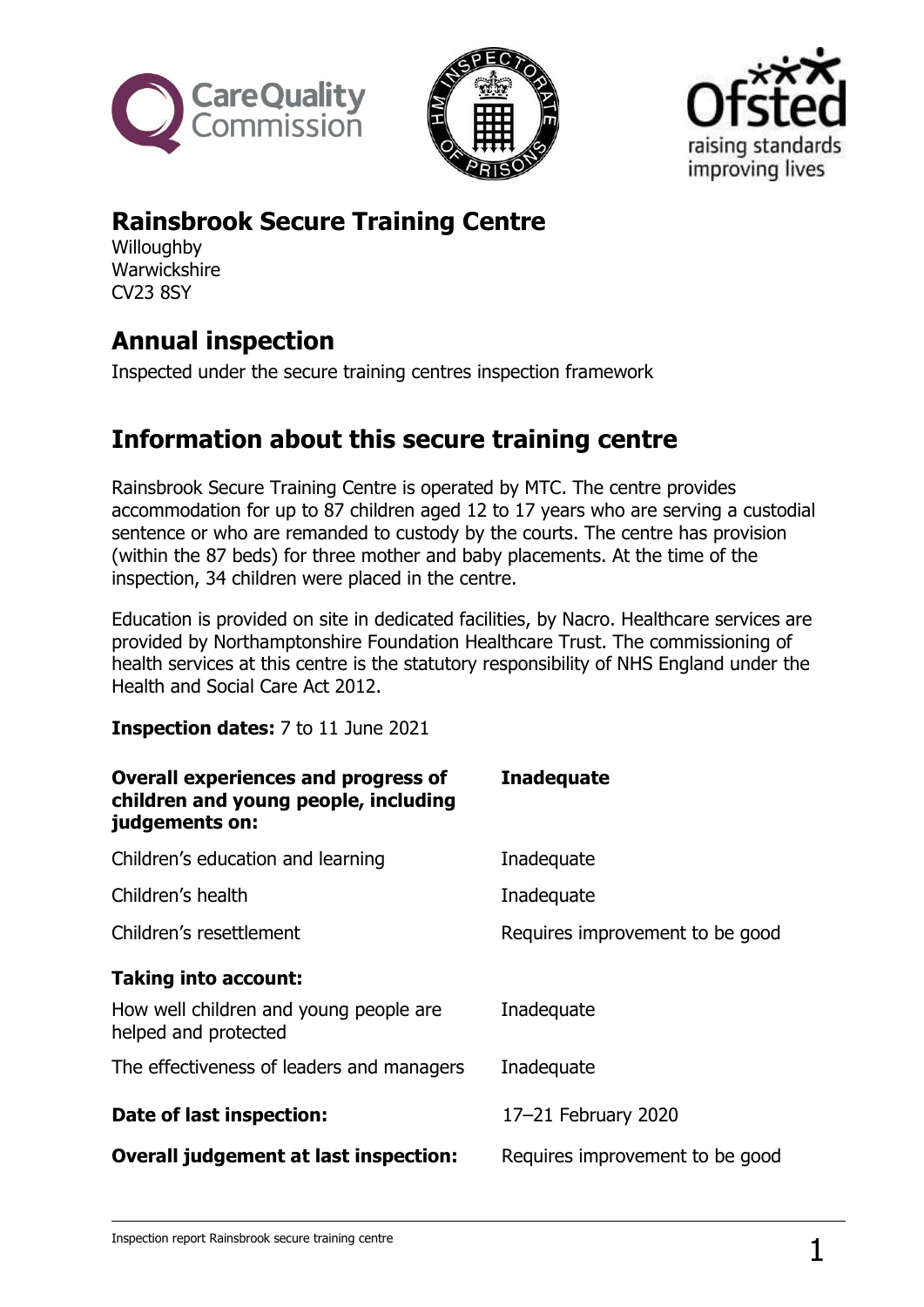

### **Recent inspection history**

| <b>Inspection date</b> | <b>Inspection type</b> | <b>Inspection judgement</b>                 |
|------------------------|------------------------|---------------------------------------------|
| <b>26 January 2021</b> | Monitoring visit       | Not applicable                              |
| 10 December 2020       | Monitoring visit       | Urgent notification (UN)<br>process invoked |
| 26-29 October 2020     | Assurance visit        | Serious concerns                            |

#### **Information about the recent inspection history**

Due to COVID-19 (coronavirus), Ofsted, the Care Quality Commission (CQC) and Her Majesty's Inspectorate of Prisons (HMIP) suspended routine inspections of secure training centres (STCs) in March 2020.

As part of a phased return to routine inspection, an assurance visit to the centre took place between 26 and 29 October 2020. The visit found serious concerns. Children newly admitted to the centre were being locked in their rooms for 23.5 hours a day without a justifiable rationale, and there was very limited progress on the recommendations from the February 2020 inspection.

A monitoring visit to the centre took place on 10 December 2020 to assess whether actions had been taken to improve the care, safety and well-being of the children. The visit found that the serious concerns identified at the October visit had not been addressed. As a result, the joint inspectorates invoked the urgent notification (UN) process, and subsequently the Youth Custody Service (YCS) took the decision to pause placing children at the STC.

A further monitoring visit to the centre took place on 26 January 2021. Placements remained paused, so practice in the reverse cohort unit could not be assessed. The visit found that some improvements had been made, but there was still much to be done to implement, and fully embed, best practice and cultural change within the centre.

This full inspection considered all aspects of the inspection framework and assessed whether the matters set out in the UN were met, including the practice linked to the care of children in the reverse cohort unit.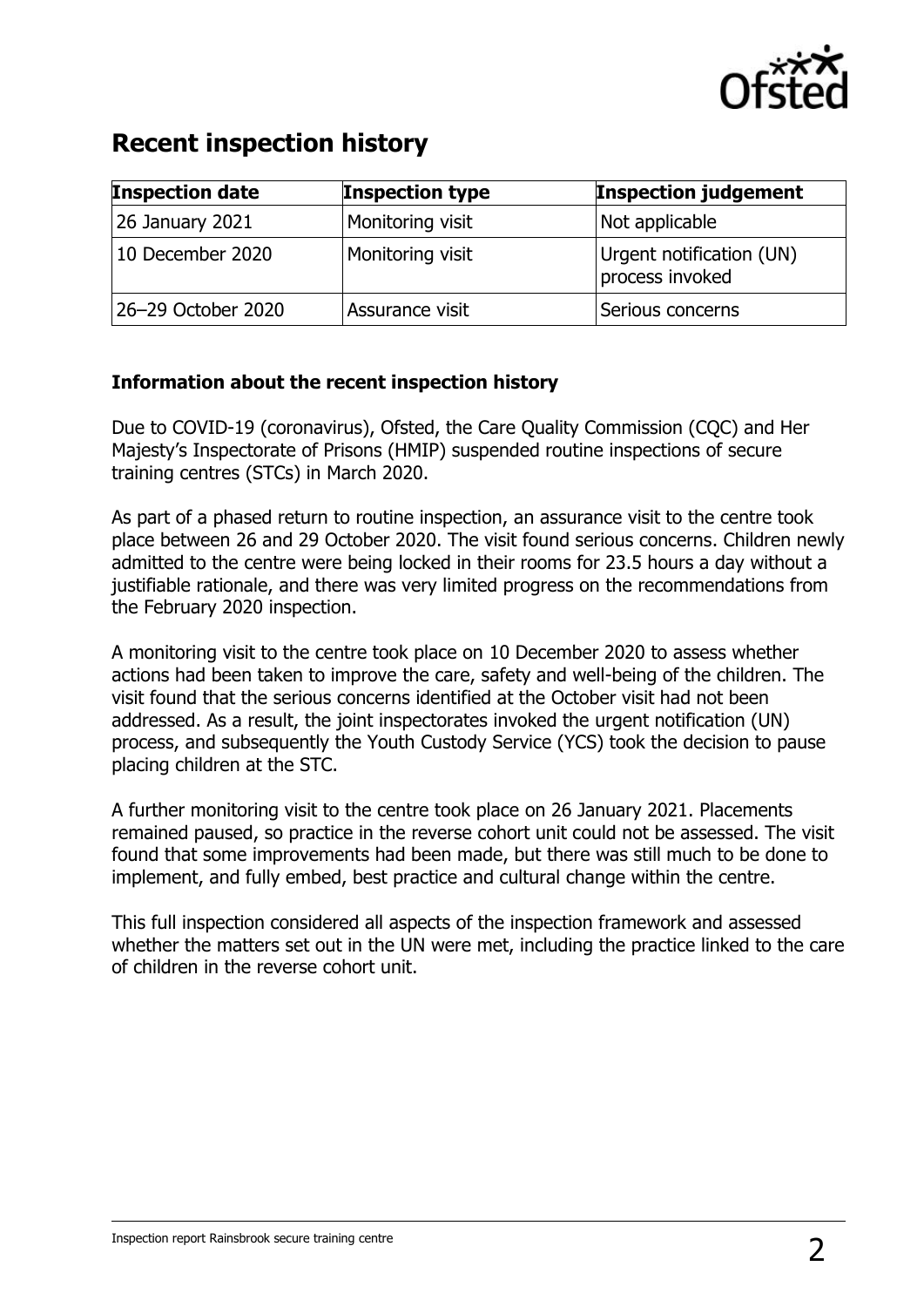

# **Inspection judgements**

#### **Overall experiences and progress of children and young people: Inadequate**

- 1. Since the last full inspection, the quality of practice has declined. At the monitoring visit in January 2021, some improvements were noted in relation to practice seen at the previous monitoring and assurance visit. However, that visit was limited in its scope, and focused mainly on whether the centre had stopped locking newly admitted children into their rooms for 23.5 hours on admission. At this inspection, it was found that practice seen in the centre not only places children at risk of harm, but also gives them an inadequate experience of care and support, as the underlying leadership and management concerns identified were not addressed. Although the survey reflects that 86% of children said that staff treat them with respect, and that 80% of children feel cared for by most staff, children told inspectors that they live in an environment where they feel anxious and unsafe with inconsistent support from staff. Children and staff told inspectors of their concerns that a child or adult would be harmed or die as a result of the poor practice and management in the centre. Their comments included: 'Of course, we are not safe. That's just how it is'; 'I make weapons, innit? They keep me safe'; and 'Somebody is going to die in here soon.' Staff have serious concerns about the safety of children and themselves; a staff member said, 'Things are so bad in here that a child or staff member is going to die soon.' 'These serious concerns were not about a specific child or member of staff but were generalised concerns about the level of risk in the centre.
- 2. Children are no longer being locked in their rooms for excessive periods. However, volatile dynamics in the centre undermine children's opportunities to mix safely with peers from other units. Children's access to activities is limited, and unnecessary delays regularly occur. Children repeatedly informed inspectors that they want better access and more opportunities to mix outdoors. Children conveyed to inspectors that verbal abuse has progressively increased over time and is not challenged by staff. This has led to fights and incidents between children.
- 3. There are considerable inconsistency and variability across the centre in the quality of plans to keep children safe and in staff's understanding and implementation of these. Inconsistent application, or actual staff ignorance, of steps to take to manage the risks to children has serious implications for children's safety.
- 4. It is commonplace for a unit to have one member of staff on duty, and inspectors saw an example of one member of staff working with six children. This has resulted in custody care officers (CCOs) being unable to have the time to access, read and understand key information that they need in order to provide effective and safe day-to-day care to children. Staff, particularly those lone working, are being placed in an impossible position and unacceptable situations: for example, having to use the toilet in an unused child's room, while leaving children unsupervised, albeit briefly, or asking children to go into their rooms and be locked in to enable the staff member to have a break.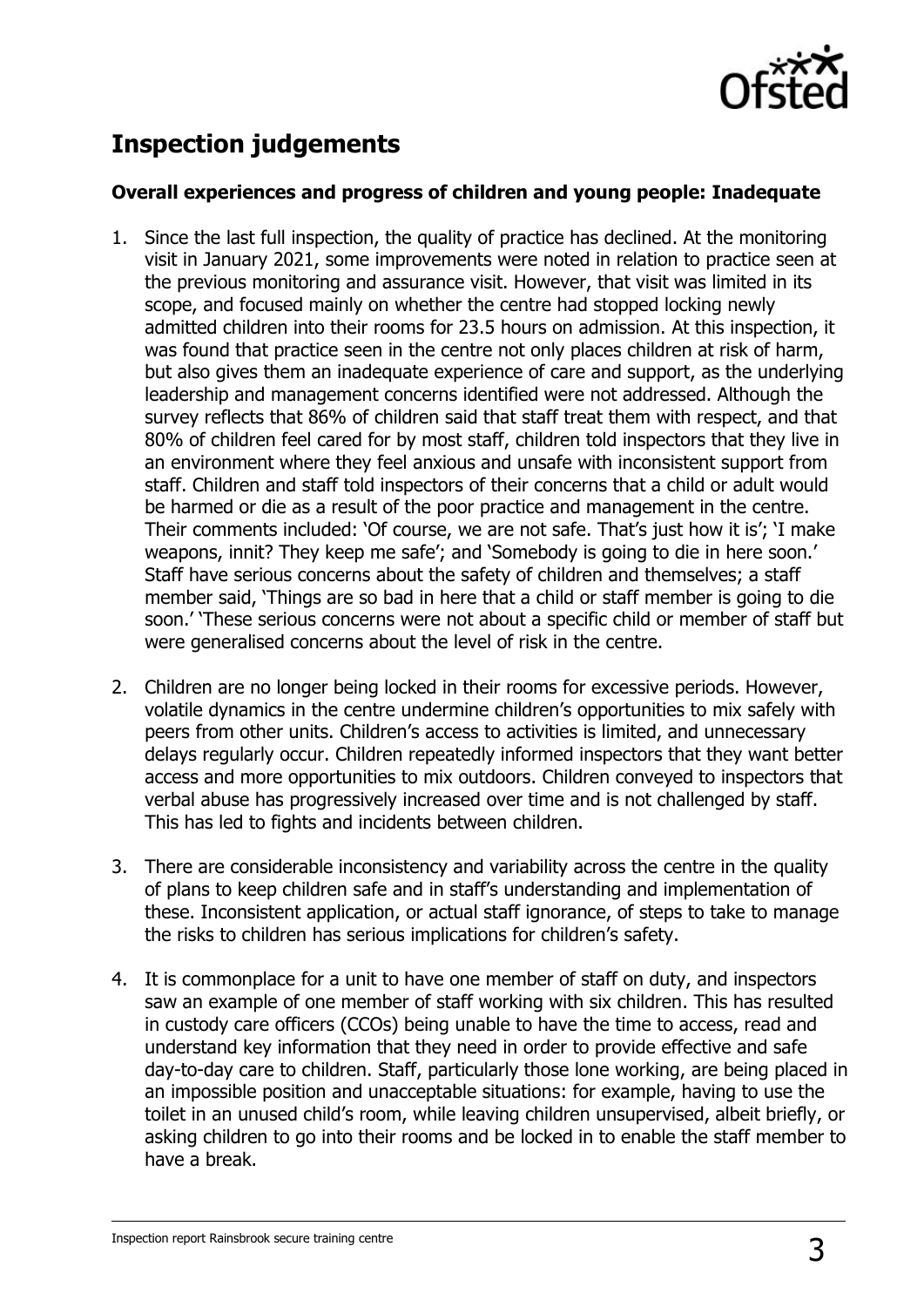

- 5. Constant changes to the staffing arrangements prevent children from building and sustaining positive relationships with the CCOs. A child said, 'There is all this new staff. It's like every day somebody different is in here; sometimes they don't even tell us their names. You don't know who is looking through the door at you. It's strangers.'
- 6. Despite some improvements in the decor in some of the units, a child-friendly, welcoming environment is not consistently maintained. For example, staff failed to notice that an unused child's room had faeces in the toilet, which resulted in a fetid, unpleasant smell in the living unit. Additionally, there was gang-related graffiti on the gates outside the education block. This is not conducive to a nurturing environment for children.
- 7. In the education block, toilet tissue is located outside the toilet doors in the corridor. The expectation is that children help themselves to the required amount of tissue prior to entering the toilet. This is insensitive and affects children's dignity and privacy.
- 8. The centre does not have an equality and diversity policy. This means that there is no central document to provide all staff with guidance and expectations about the care of children.
- 9. The progress of children against the objectives in their plans is not known by managers and staff because there are no systems in place to measure this.
- 10. During the admissions process, children are treated with care, respect and sensitivity. A child described the process as 'much better than I thought because staff were very kind'.
- 11. The centre chaplain provides a range of pastoral services for children. Children can follow their chosen faith. An Imam provides support to those children who practise the Muslim faith. The chaplain sensitively arranged support and an informal ceremony for a child who had been bereaved. The ceremony was child led and helped the child to process and express their feelings of loss.
- 12. The centre has an active youth council through which representatives can share their ideas about how to improve the running of the centre. However, the impact is limited, as the process to ensure that all children have the opportunity to contribute their views and ideas and receive feedback on actions taken from meetings is not sufficiently effective or understood. The impact of the youth council on the development of the centre is therefore limited.
- 13. Children are informed of their rights and are able to access advocacy support through an independent charitable provider. This service has been extended to cover weekends.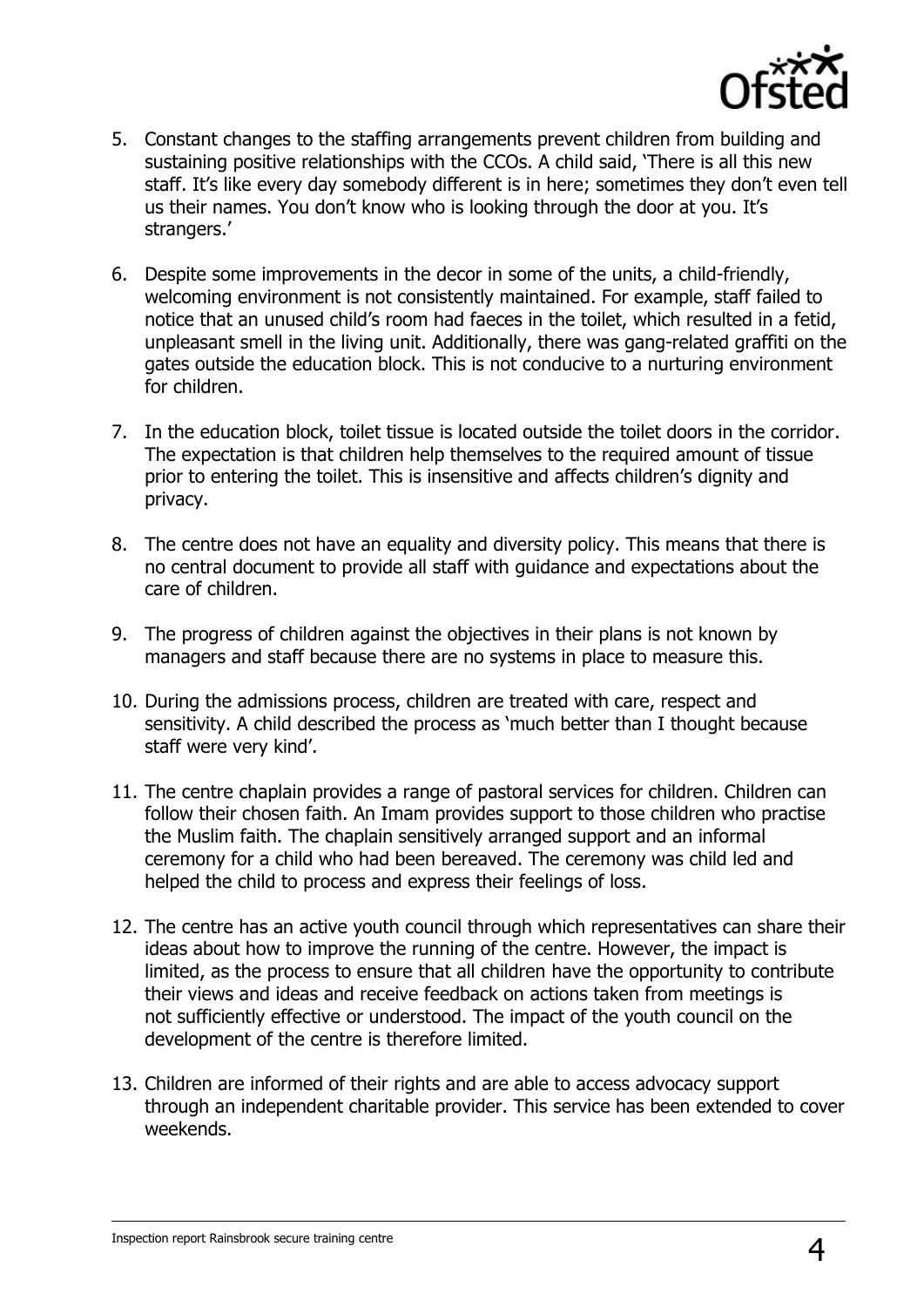

#### **Children's education and learning: Inadequate**

- 14. Nacro took over delivery of the education provision at the centre in May 2021. The quality of children's learning has not improved since the previous inspection. Leaders have been slow to tackle the weaknesses identified at the previous inspection. A contributing factor to lack of progress is the instability in the management of education, resulting from three different managers in a year.
- 15. The education provision has not received appropriate priority and attention from leaders, and as a consequence it remains weak.
- 16. The new education provider in a very short time has gained a good understanding of the weaknesses in education. Their ambition for the education provision at the centre is still at the planning stage, and therefore it is too soon to measure its impact.
- 17. Managers do not have enough information about the achievements and progress that children have made. In the last nine months, very few children have achieved a full or partial qualification in mathematics and/or English.
- 18. Since the previous inspection, leaders and managers have not placed enough emphasis on establishing children's starting points with regards to their skills, knowledge and behaviours, so that they can help them to develop in these areas. Leaders and managers have only very recently started to set children's existing knowledge and skills in vocational areas, and they plan to extend this to all subjects.
- 19. Leaders and managers have been slow to address recruitment to teaching staff vacancies and to deliver a training programme to enable education staff to better manage children's behaviour and improve the way that learning is delivered.
- 20. The new education team has begun putting together a training and development plan for existing and new staff. However, this plan is not yet fully developed.
- 21. The learning environment is not conducive to the education of children. Classroom walls are shabby and display holes. Seating is not conducive to group work; nor does it enable children to face the teacher and the board. Not all classes have learning technology to support teachers delivering lessons. Classrooms are bare and do not sufficiently showcase the work that children do or enhance the subjects that they study.
- 22. Managers have worked hard in the last few months to reduce the number of children who refuse to attend education and, as a consequence, attendance has improved. However, children are still removed from lessons to attend appointments too often. These absences are often unplanned and, in these instances, teaching staff and CCOs are unaware of why children have been removed or where to.
- 23. Children's punctuality when joining lessons has not improved since the previous inspection. Children continue to arrive late at their lessons, in some instances 30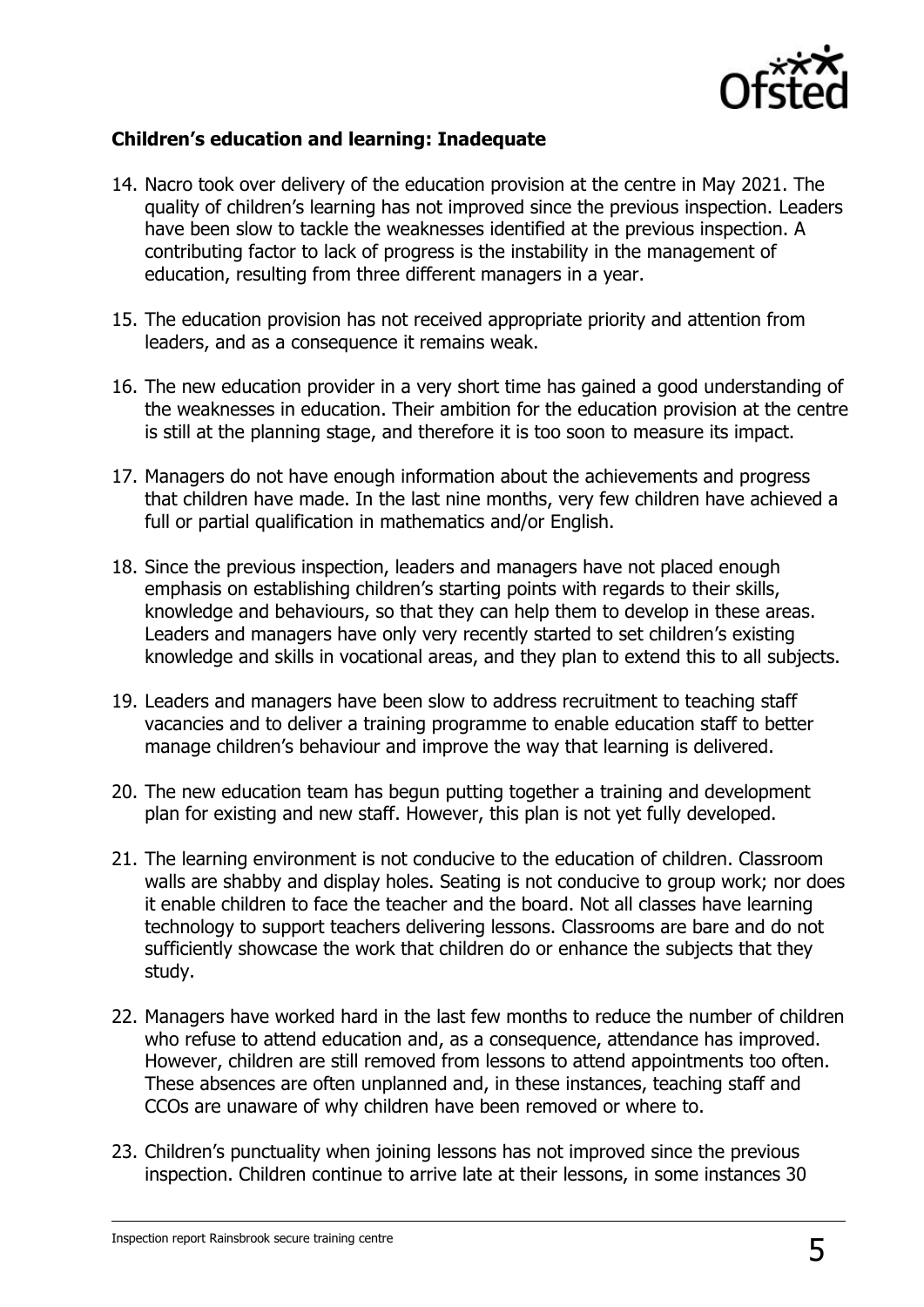

minutes later than they are expected. Children, teaching staff and CCOs all move classes every hour, which causes delays.

- 24. The way in which staff deal with children's challenging behaviour has not improved. Staff fail to address children's swearing appropriately. Staff allow children to lounge on classroom desks and to put their feet on tables. This does not support children to improve their social skills or their readiness to learn.
- 25. Inspectors observed instances of aggression between children that took too long to de-escalate. This made the learning environment unsafe. On two occasions, children were seen to be locked in classrooms unsupervised, and this is a significant safeguarding concern.
- 26. The curriculum does not meet the needs of all children. Children with mixed levels of English and mathematics skills attend the same lessons, so that the curriculum goals are not sufficiently challenging for some.
- 27. Children do not have access to a timetable and often do not know what their education day will bring. They said that they would appreciate knowing what their lessons are for the day, which would help them feel better prepared.
- 28. The planning of lessons is ineffective, and, as a consequence, not enough children engage in productive learning. Resources and materials to support lessons tend to be of inferior quality and have little impact on the learning aim of the activity.
- 29. Lessons make insufficient links between previous learning and the activities that children are about to undertake. Teachers do not maximise the delivery of a broad and ambitious curriculum, by introducing other related topics from subject areas such as geography or mathematics, thus expanding children's knowledge of a concept. Teachers often miss the opportunity to promote cultural diversity and to challenge stereotypes in lessons. This does not prepare children well to live in a modern society.
- 30. Children are not sufficiently challenged to learn in lessons. In some cases, they express their frustration or boredom. In some lessons, there are a high number of teaching staff and officers, sometimes exceeding the number of children. In these cases, the children's input is often minimal, and the adults monopolise the conversation. Learning becomes informal.
- 31. Managers do not yet fully measure the impact of the learning support that they provide to children. The new education provider has recently introduced catching-up sessions for children who might be at risk of not making progress due to, for example, their short stay at the centre. Children with low reading ability enjoy learning individually with the support of their tutor. This initiative is being currently trialled, but only four children are benefiting from this opportunity.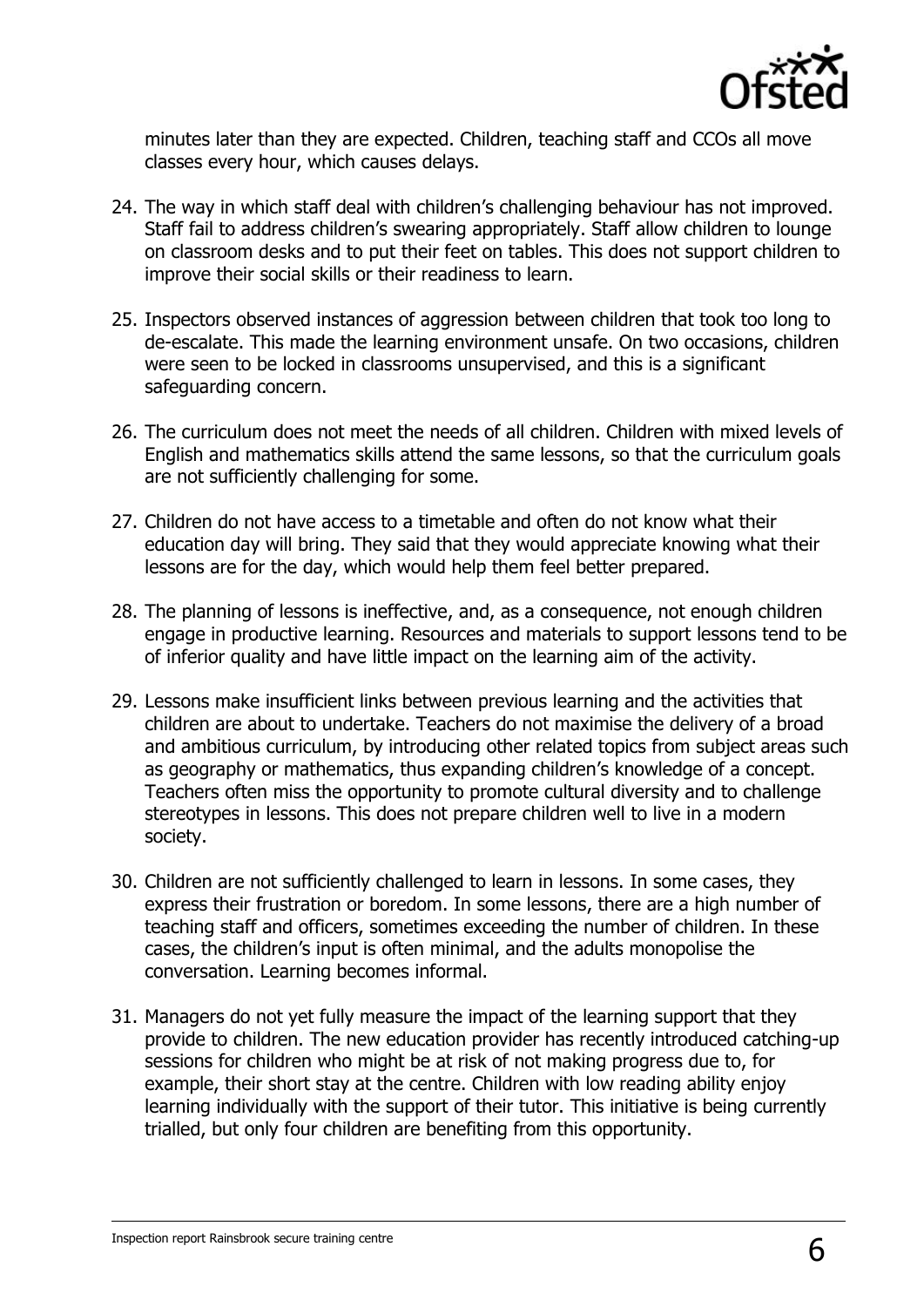

#### **Children's health: Inadequate**

- 32. The multi-disciplinary health and well-being team works well collectively and provides a suitable range of services, with the ambition of improving the physical, mental and emotional well-being of the children they support. Healthcare staff feel unsupported and sometimes undermined by centre staff in their attempts to meet the healthcare needs of children. This fractured relationship has a negative impact on children having full access to the health provision available, which means that children's experience of the healthcare they receive has led to this inadequate judgement.
- 33. On too many occasions, children are not taken by CCOs to planned healthcare appointments on time, and sometimes they are not taken at all. Children also go without their prescribed medication on too many occasions. This is explained as being due to staff shortages or children refusing to attend or to another child refusing to leave the outside quadrant, preventing them from crossing the quadrant due to security reasons. Children often deny that they have refused to attend appointments or collect their prescribed medication, saying that they were not asked to do so.
- 34. One child, who was reported by health staff as needing to be assessed in hospital for a possible head injury, was not taken to hospital. The explanation for this was unclear, and health and senior centre staff provided differing explanations for this failure. Healthcare staff reported feeling undermined by centre staff. They reported that they have escalated their concerns about children's safety to centre leaders. However, the centre has not responded to all the concerns raised, and some matters remain unresolved.
- 35. Appointments with external healthcare providers are not always well managed. The healthcare team arranges any necessary external healthcare appointments for children. However, poor arrangements by centre staff lead to occasions when children are late for their appointments and, as a result, they are sometimes refused treatment. This is despite healthcare staff informing centre staff when an appointment is made and reaffirming this at handover meetings the day before the appointment is due.
- 36. Age-appropriate immunisations are administered with consent. COVID-19 has affected some visits by health professionals to the centre; however, these visits are all now resumed. Nurses liaise with the GP and external specialists to ensure a coordinated approach to the management of children's long-term conditions. The GP provides a responsive and effective service.
- 37. The dental service provides an effective and flexible service for children. Waiting times are very low, and an appropriate range of NHS treatments are being offered. Advice on good oral hygiene is routinely given to children, and disease prevention is promoted.
- 38. The implementation of Secure Stairs (SS) has not progressed since the last inspection and it has yet to be embedded in practice. Recently, some time has been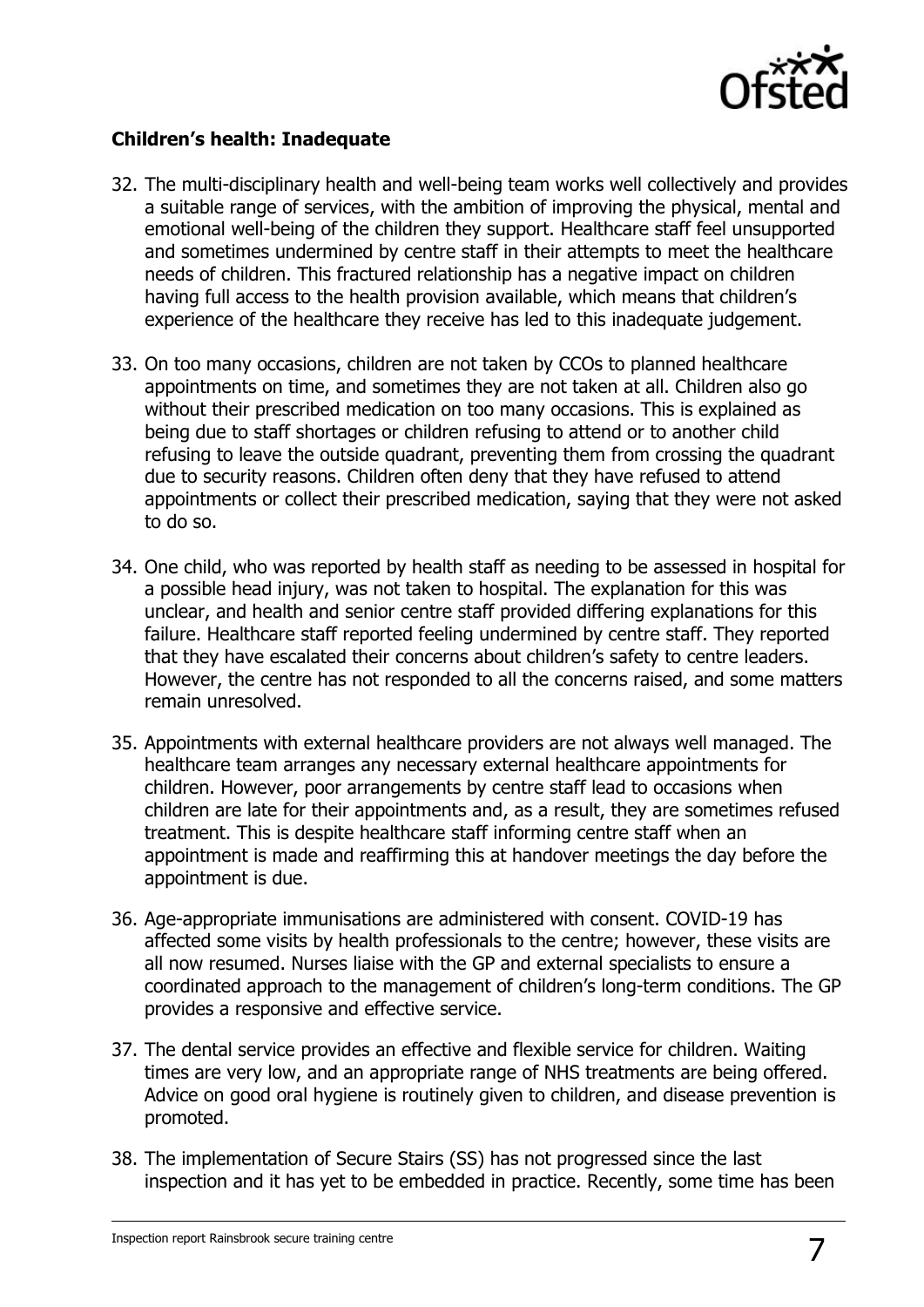

provided to offer training and reflective practice for centre staff. While this is a welcomed initiative, attendance by centre staff has been poor and therefore ineffective. The value and importance of implementing SS and attending training sessions have not been disseminated by centre managers to all staff. Therefore, there is not a fully integrated centre-wide approach to supporting the children to feel safe and to improve their emotional health and self-esteem.

- 39. The health and well-being team ensures that children have their mental health needs met through a range of psychiatric and psychological interventions. Due to the current pandemic, this is delivered via 1:1 work only until groups are permitted again.
- 40. The Children's Health Assessment Tool (CHAT) process is used to identify children's health needs promptly. It works alongside weekly multi-disciplinary team meetings and is used to inform children's ongoing care. Clear and comprehensive support plans, which provide important information to help keep children safe, are not always known or implemented by staff on living units. This places children at risk of serious harm.
- 41. The substance misuse worker is excellent at engaging with the children. They educate children about the dangers of alcohol and drug misuse. A range of interventions are available to the children, including acupuncture, which is very popular.
- 42. Children's transitions are well thought out and planned from the moment they arrive at the centre. The centre health team has good links with community health teams, sharing information about children's ongoing health needs to support children when they leave the centre.

#### **Children's resettlement: Requires improvement to be good**

- 43. Resettlement case workers know the children well. They have regular contact with children's families and carers and keep them informed about children's care. Children confirmed that the centre involves their families, and this is helpful and supportive. As found at the last inspection, caseworkers' contact with children was not recorded on the Youth Justice Application Framework (YJAF). This means that recorded information about children does not automatically transfer seamlessly when they move to Young Offenders Institutions. Children talked positively about their case workers, reporting having frequent contact and developing trusting relationships. Inspectors observed good engagement, including case workers joining children in activities and helping with homework.
- 44. Psychology-informed formulations take place in a timely way for all children. However, not all CCOs are aware of the details in these documents to inform their day-to-day care of children.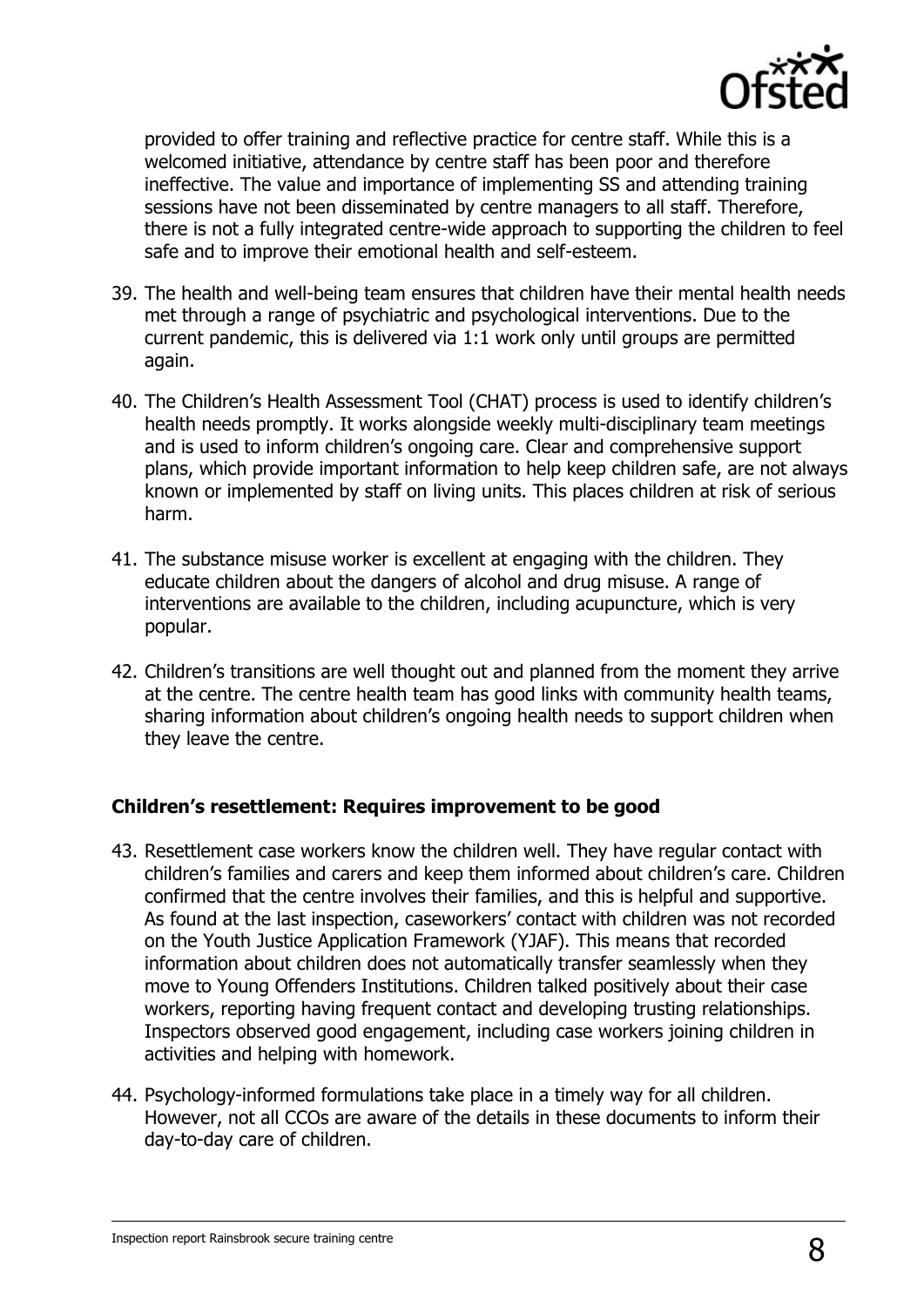

- 45. Most children know what the targets and objectives in their plans are, but only 62% said that staff are helping them to achieve them, and less than half feel that they are being helped to prepare for their release. Several children are eligible for mobility, which is authorised time out of the centre in preparation for leaving. However, it has only been used five times in the last six months. Children expressed their frustration about this. Some mobility decisions were stuck in the approval system as pending with the YCS, which is a source of frustration to the children. Leaders do not have a process in place to escalate concerns about delays to mobility decisions.
- 46. There had been no children released without an identified place to live. However, some children expressed frustration about the uncertainty of where they will be going when they leave, as plans are not clear. Delays in identifying a place to live impacts on the provision of other services like education or healthcare on release. While the responsibility for securing a place for children to live rests with other agencies, the centre has not addressed the issue of children leaving the centre without a secured place in education provision in the community.
- 47. Moves for girls to adult custodial establishments are well planned and managed well. Transitions for boys are less well developed. This area of practice requires improvement to ensure that it meets the needs of children.
- 48. COVID-19 has had an impact on the contact the centre has with community youth offending teams (YOT). 40% of calls to YOTs by case workers had not been returned, which resulted in important information the centre uses to improve provision, such as recidivism data, not being available. Managers have not escalated this to the relevant authorities.
- 49. The children's living units are routinely understaffed, and many staff are new in post. Frequent redeployment between units means that many CCOs do not know the children well. The sharing of information with case workers about the children's progress is poor.
- 50. A wide range of interventions are delivered to children in a blended format. Some workbooks and psychological interventions are child centred and consist of both oneto-one and group work. Formal interventions are assessed.
- 51. The centre has secured mentoring support from a charity for two children once a week. The impact of this has not been assessed.
- 52. All children said that they can use the telephone every day, and the centre has increased phone access for children. Children on the reverse cohort unit (RCU) have complete unrestricted access 24 hours a day. 95% of children reported that they receive visits at the centre, a third of whom reported that these take place once a week or more. Children told us that visits are positive.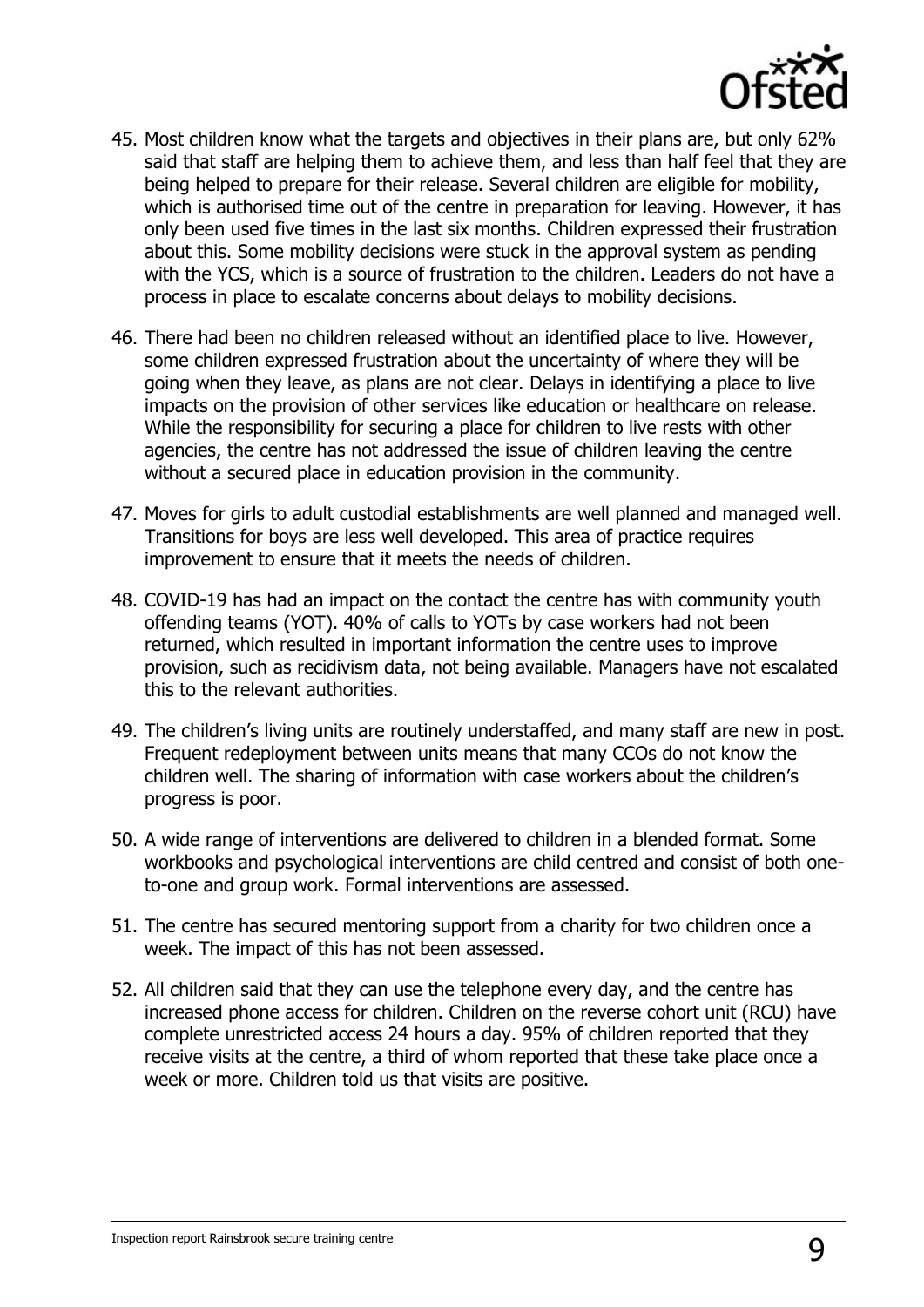

#### **How well children and young people are helped and protected: Inadequate**

- 53. Some children do not feel safe.
- 54. In the survey conducted with children for this inspection, 50% of children told us that they had felt unsafe during their time in the centre, and 25% felt unsafe at the time of the inspection. Children told us that there has been an increase in the making and use of improvised weapons. However, the centre's records show that incidents involving the use of weapons have remained at similar levels. Children said that they have weapons 'just in case'. The volatile culture places children and staff at risk of serious harm.
- 55. Although use of force is very high, approximately half of all force used at the centre is low-level guiding holds or single embrace. Staff de-escalate most incidents, but inspectors found occasions when staff practice has been poor in this regard, leading to incidents escalating and becoming overly prolonged.
- 56. There are increasing numbers of significant incidents that relate to poor security. Children are gaining entry to areas of the units or the centre that should be restricted to them. For example, poor staffing levels and poor supervision of children enable children to bully and intimidate each other. Physical assaults between children are common, and work to resolve these conflicts is minimal. Safeguarding records include occasions when staff collude with children to disrupt the running of the centre. For example, on one occasion, a member of staff was dismissed for conspiring with children to cover a closed-circuit television (CCTV) camera.
- 57. Staff do not appropriately challenge poor behaviour. For example, swearing and playfighting are accepted, and inspectors saw intimidating behaviour go unchallenged by staff. This undermines children's relationships with staff and does not discourage the potential for more serious poor behaviours.
- 58. Incidents of bullying are high, and there has been a significant increase in verbal and racial abuse. While bullying interaction logs are used to monitor children's interactions with each other, required follow-up work and/or effective mediation is non-existent. Consequently, underlying issues between children remain unresolved and repeatedly escalate.
- 59. Children told us of frequent incidents of racism and transphobic abuse. They conveyed to inspectors that verbal abuse has progressively increased over time and is not challenged by staff. This has led to fights and incidents between children. Children said that when there are 'door slips' – occasions when security breaches enable children to gain entry to prohibited areas – a fight is 'inevitable to ensure that [they do] not lose face'.
- 60. The behaviour management system is poor as is the application of it by staff. Children said that they feel that the system is applied inconsistently and is unfair.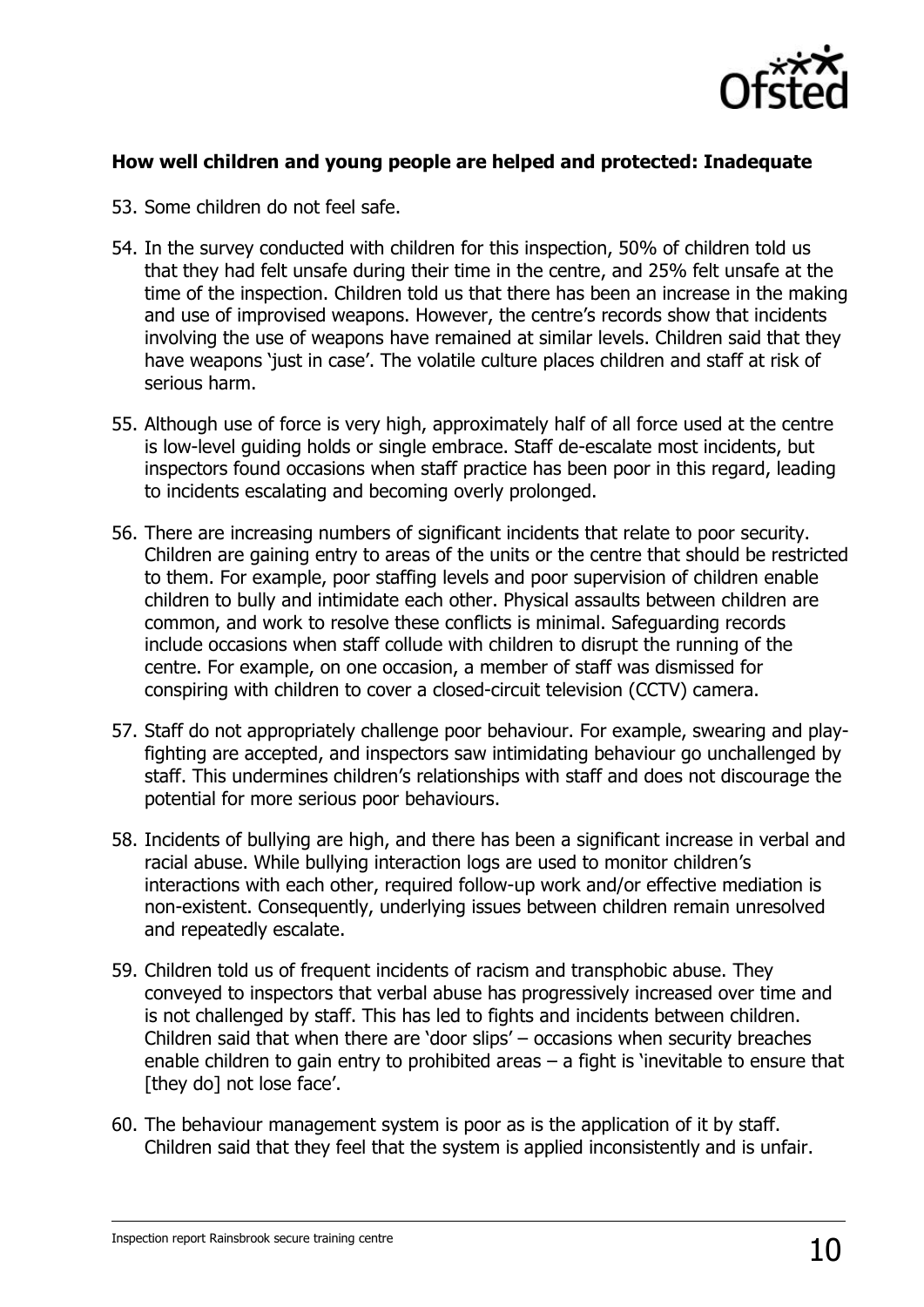

Staff told us that they have little confidence in the system as managers or other staff often reverse decisions they have made.

- 61. Rewards fail to incentivise good behaviour. The levels used in the incentive scheme to promote good behaviour do not have enough differentiation, and so they are ineffective. Staff are inconsistent in their use of rewards, which further undermines the incentive for children to behave well.
- 62. There is no process in place to oversee the behaviour management system or monitor its usage. The centre was unable to demonstrate that abuse of the system, which may lead to issues such as disproportionate treatment of protected characteristic groups, does not occur.
- 63. Most safeguarding concerns are recorded and referred to relevant parties within suitable timescales. However, health staff reported that they do not always receive satisfactory responses to safeguarding referrals they make. The majority of significant staff practice issues and safeguarding concerns identified through this process result in actions of 'additional training' or 'supervision'. These measures are ineffective. Many poor-practice issues are continually repeated without lessons being learned.
- 64. The head of safeguarding does not have the capacity to implement the changes needed to improve the protection of children. The demands of competing priorities prevent a focus on evaluating and improving practice across the centre. Furthermore, there is an over-reliance on the designated officer to quality assure referrals and concerns. Professional curiosity and defensible decision-making are not consistently evident in safeguarding records. The recruitment of an operational service manager (OSM) for safety has increased the safeguarding team's capacity.
- 65. Records of searches reflect the rationale with a clear narrative to demonstrate whether these were process or intelligence led. The YCS has identified occasions when pat and wand searches carried out by staff on children have indicated potential contraband/risk items. This information is noted by staff completing the searches, but no action is taken to prevent the child from continuing to move around the centre. This potentially places children, staff and visitors at considerable risk of harm.
- 66. There is a notable increase in the frequency of all types of searches. The outcome of this activity has resulted in the centre finding more contraband items and/or items that may cause harm to children or others. However, this increased frequency does not act as a deterrent for staff and/or visitors to the centre, as prohibited items continue to be brought in. For example, during the period from 8 March 2021 to 13 March 2021, 25 members of staff were found in possession of prohibited items.
- 67. Governance and oversight of use of force are appropriate. Serious injury and warning signs during restraint are acted on appropriately. Weekly restraint minimisation meetings take place, and these are used to review footage of any concerns or complaints. Any safeguarding concerns are identified and monitored through this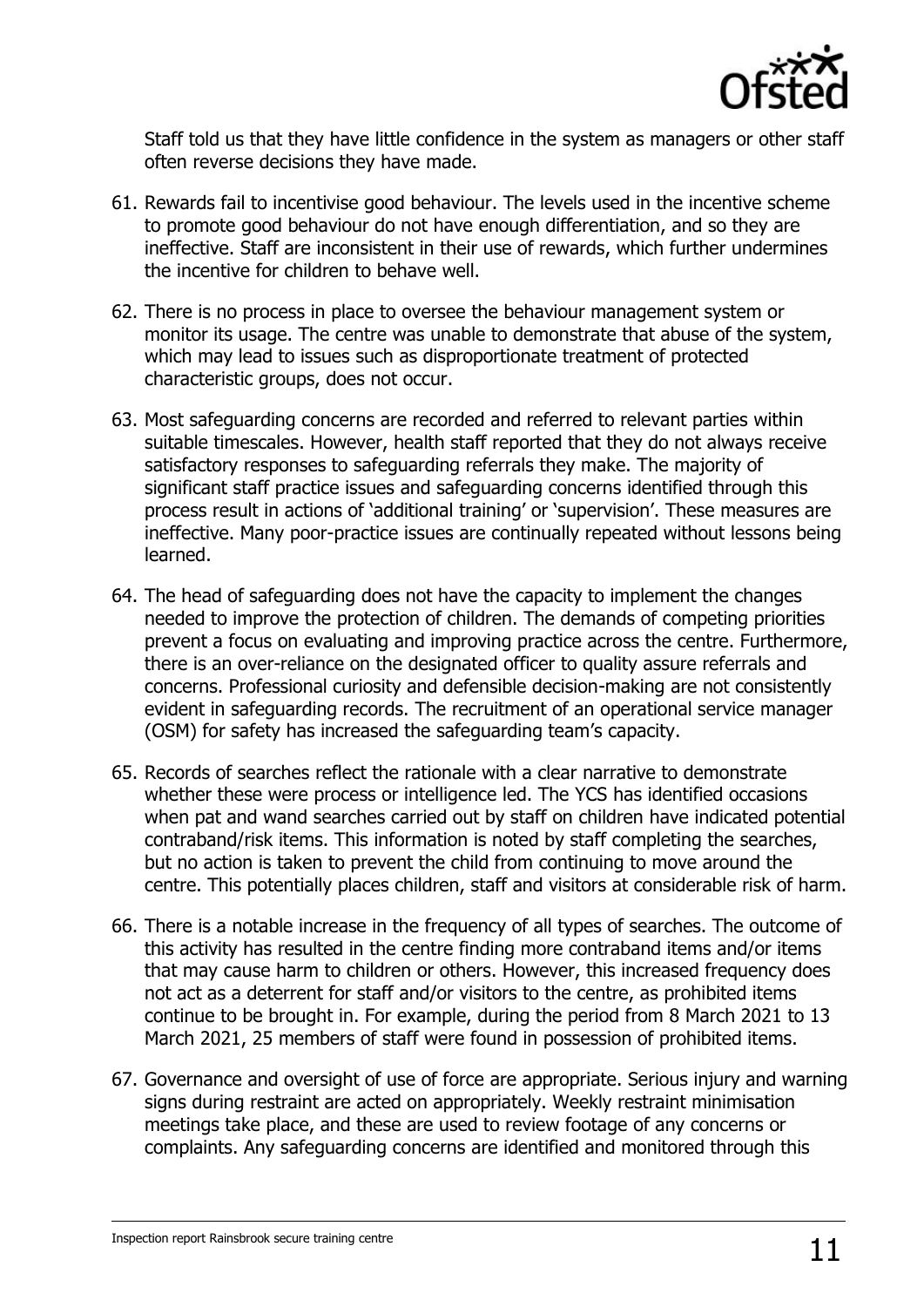

meeting. The designated officer attends this meeting on a quarterly basis to provide independent scrutiny of the use of force.

- 68. Handling plans for minimising and managing physical restraint (MMPR) are regularly reviewed including after every restraint. Some of these plans are not available on the units despite unit managers being informed when updates occur. This means that up-to-date information relating to the safety of the children is not effectively disseminated so that staff know how to keep children safe.
- 69. Single separation has increased dramatically over the last six months, as staff have tried to calm and control the high numbers of violent situations. Any use is always authorised appropriately, and suitable observations are carried out by staff in line with children's needs.
- 70. There have been a high number of complaints from children since the last inspection. Although records indicate that these are quickly assessed and passed to allocated managers for investigation, children reported that they do not feel that this is the case.
- 71. The centre does not always manage normal day-to-day escorts well, and children miss health appointments due to a lack of planning and organisation. This is despite a previous lessons-learned workshop. Inspectors also saw problems with more complex escorts, which required higher levels of managerial oversight. This led to a child experiencing anxiety due to a delay in moving to another setting, because of the poor planning by centre staff of the practical arrangements for the move.

#### **The effectiveness of leaders and managers: Inadequate**

- 72. Children and staff conveyed to inspectors that living in the centre does not feel safe. There has been a notable deterioration since the last full inspection and the monitoring visit in January. Poor and unsafe staff practice has not been effectively addressed in a timely way by the senior leadership team, which has resulted in serious and widespread failures.
- 73. Leadership since the last full inspection has been inconsistent, with three changes of director. The disconnect between the senior leadership team and centre-wide staff has increased in recent months. Staff and children said that the director is not sufficiently visible to children and staff. A number of recommendations in this report mirror those from the inspection 15 months ago. There has been a lack of urgency and limited progress on the centre's 'Ofsted inspection' action plan. The current director has been in post since 1 April 2021, and, although he does have plans to address the evident failings, these are untested and the impact on improving the safety and care of children is not yet known.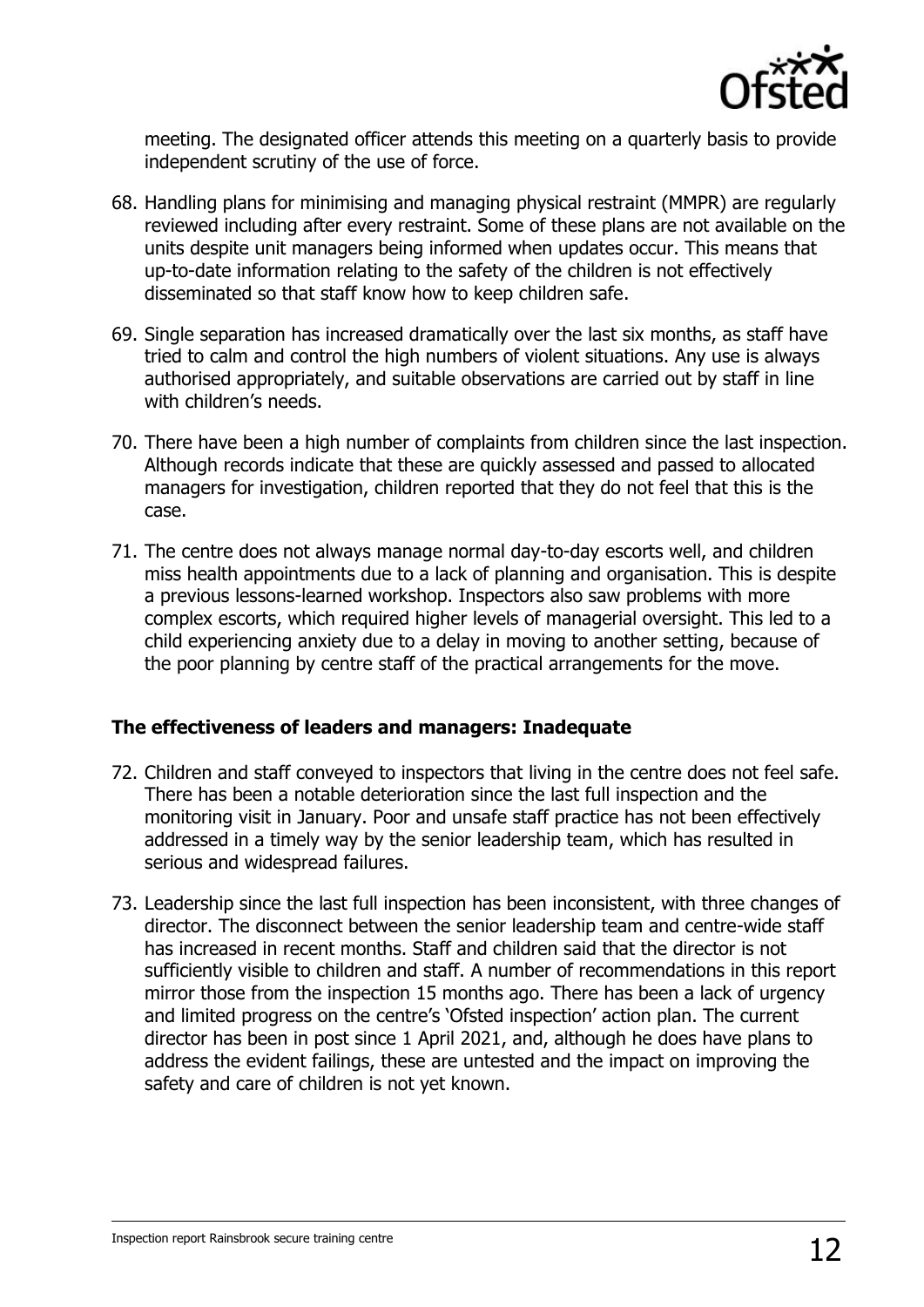

- 74. The practice of locking children in their rooms for 23.5 hours as a response to COVID-19, which was identified at the assurance visit in October 2020 and found not to have been addressed at a monitoring visit in December 2020, has now ceased.
- 75. The importance given to healthcare staff is of particular concern. Centre staff not working with healthcare staff has had a negative impact on the healthcare children have received. A strong visible reminder of this is that healthcare staff walk around the centre in twos on a daily basis, as they do not feel safe alone. The senior leadership team has not worked together effectively to address this.
- 76. Significant concerns regarding education that children receive at the centre were raised at the last full inspection. Since May 2021, a new education provider has taken over the delivery of education. However, no progress has yet been made. The education provision remains weak. The fact that there have been three different education managers in a year has had an impact on progress.
- 77. Despite continued efforts, the centre has not been able to effectively recruit and retain enough suitably skilled custody officers. The centre has a high number of new and inexperienced staff. Staff have been recruited into senior positions from within the organisation, and this has further weakened CCO capacity and added to staffing pressures. Children and staff told inspectors that 'new staff' are training 'new staff'.
- 78. The centre continues to struggle to meet minimum staffing levels due to the high attrition rate of CCOs. Children experience continual staff changes and do not have the opportunity to build trusting relationships. In addition, CCOs are moved from unit to unit to cover staff shortages and are subsequently working with children they do not have knowledge of. Children find this level of constant change and uncertainty difficult, and this adds to their levels of anxiety and instability.
- 79. Unsafe and collusive practices are a direct result of the lack of skills and experience of CCOs and the lack of direction and guidance they receive. CCOs do not receive regular good-quality supervision and oversight of their performance and development. CCOs said that they do not feel supported, and that poor practice is not readily identified or challenged. CCOs have access to training but feel that this is no more than a tick-box exercise.
- 80. Staff are unable to effectively manage children's behaviour. Children said that they are able to manipulate less-experienced staff. Many CCOs are not confident or skilled in managing children with challenging behaviours and complex needs.
- 81. The leadership team recognises the staffing challenges and has started to put in place structures to strengthen OSM oversight and develop and support CCOs on the children's living units and in education. The leadership team is consulting on pay grades and shift patterns. These are positive developments, but it is too early to see any improvements in children's experiences of care and protection as a result. Similar plans to introduce a new core working day at the last full inspection have not been progressed.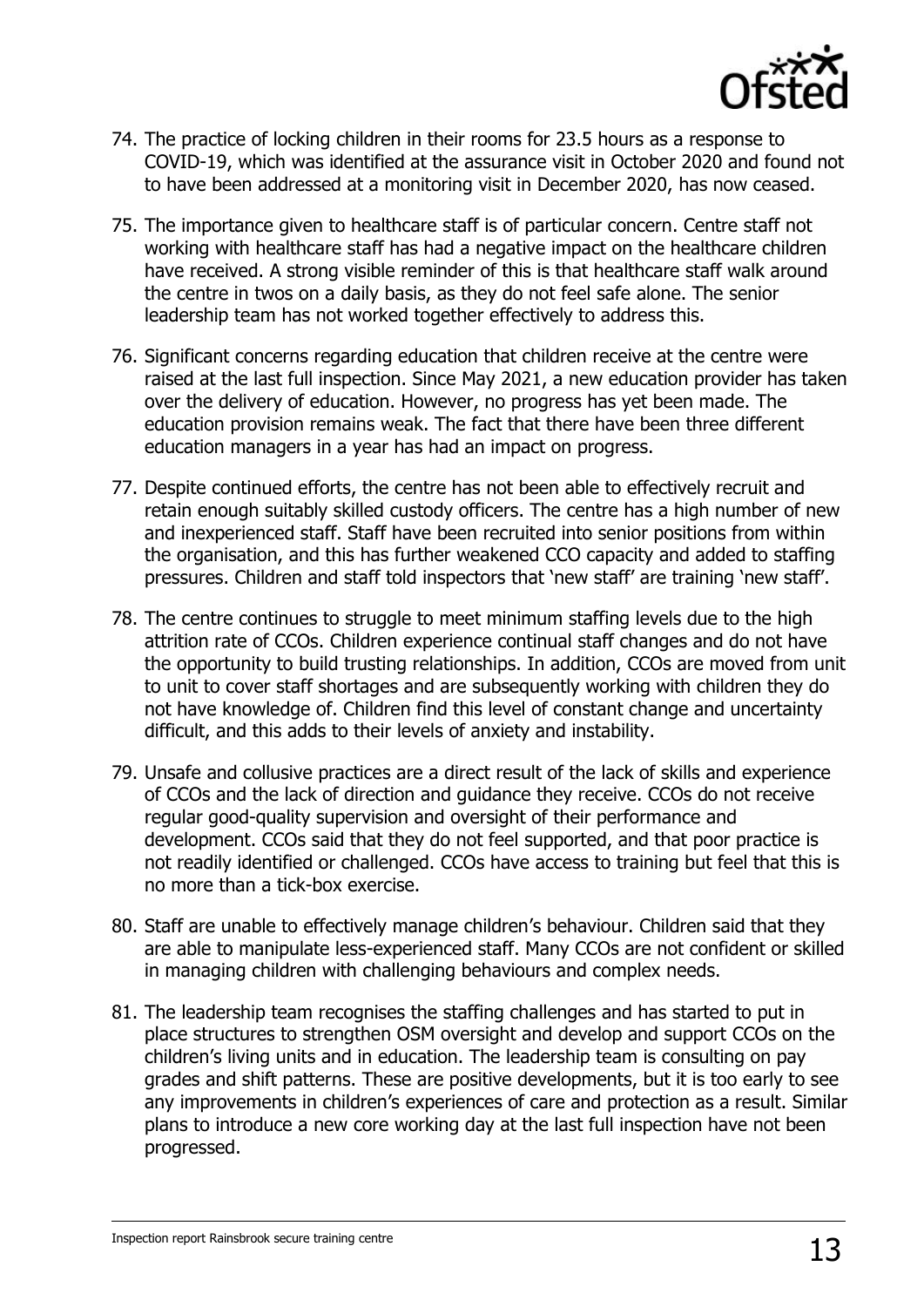

- 82. The YCS has continued to provide monitoring and oversight at the centre and has a detailed monitoring programme to test the UN action plan. YCS monitors are visible, speak with children and undertake unit 'health checks' twice a month. These cover a range of issues, result in an action plan and are revisited the following month to check progress. The records of the health checks identify shortfalls, for example the issues of the searching of children not being at the required standard, and the outcomes of these checks are reported to the centre. An education assessment in May identified slippage in the time when children can access education due to movements between classes every hour and CCOs not deployed in a way that would support education provision. These issues remained evident during the inspection despite the YCS identifying the shortfalls.
- 83. Children and staff said that they do not feel safe in the centre. This is a deterioration since the last inspection. Poor and unsafe staff practice has not been effectively addressed in a timely way by the senior leadership team, and this is a serious and widespread failure.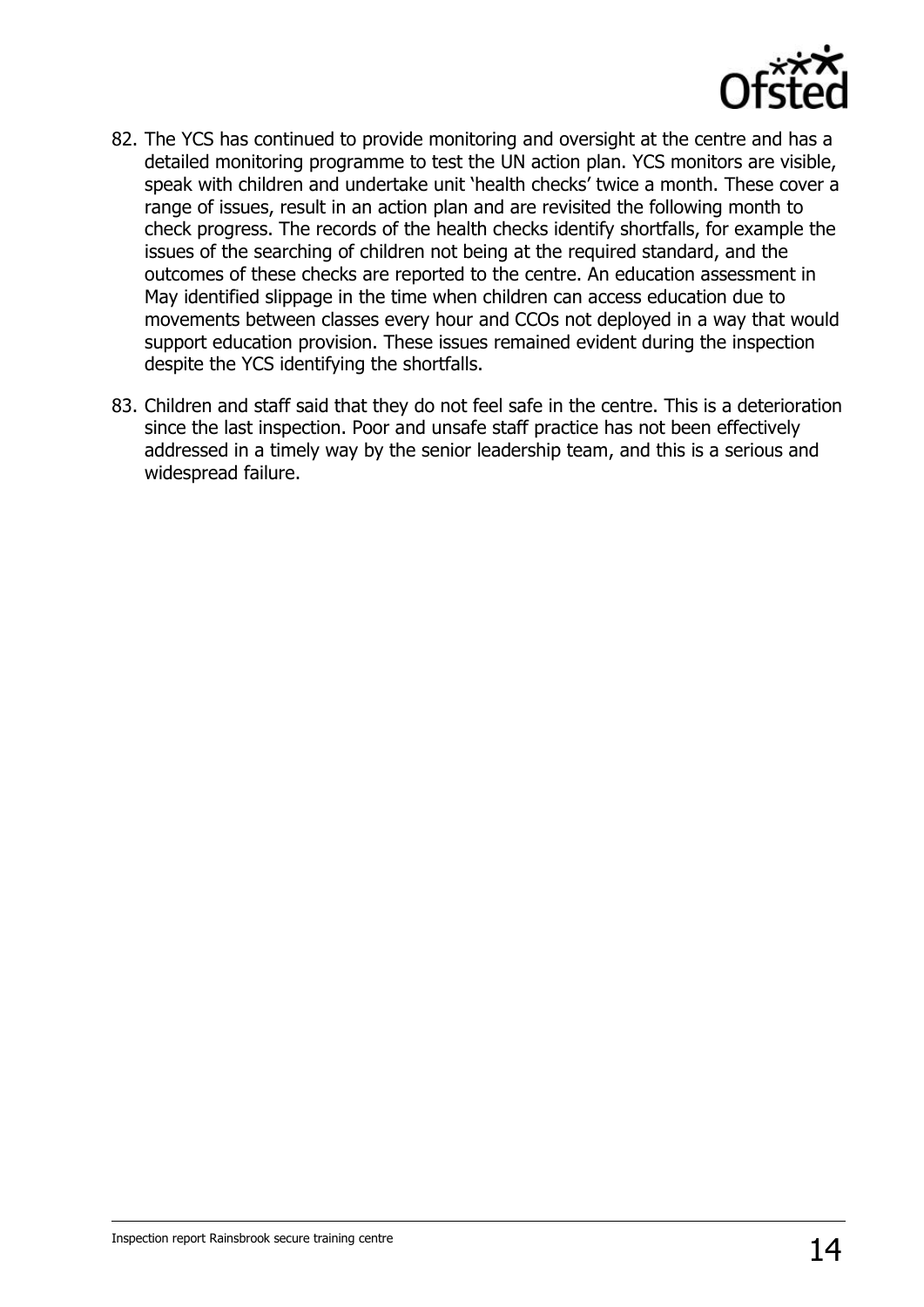

### **What needs to improve:**

**Prior to the publication of this report, the Secretary of State decided to take steps to remove the children from the centre.**

### **Recommendations**

### **Immediately**

- Ensure that leaders across the centre work effectively together to address the action plan arising from previous inspections and visits.
- Ensure that the centre is adequately and suitably staffed to meet children's needs and safeguard their welfare.
- Implement effective measures to reduce levels of violence to provide children with a safe and supportive environment.
- Ensure that children's plans are available on living units, so that staff have all the information necessary to care safely for children.
- Improve the capabilities of frontline staff to consistently and confidently challenge poor behaviours, and to take immediate action when children are intimidated and bullied by their peers.
- Ensure that leaders and managers across the centre work together more effectively to quickly improve the working relationship between healthcare and centre staff, to ensure that the health needs of children are prioritised.
- Ensure that children are escorted to attend all their health appointments, and that their attendance for prescribed medicines is facilitated.
- Ensure that leaders and managers across the centre work together more effectively to continue to improve attendance and punctuality in education. Children's learning time needs to be protected and maximised by all leaders, managers and staff.
- Improve the condition of the learning environment urgently, to provide children with education areas that are welcoming and that they feel proud to attend.

#### **Within three months**

■ Ensure that all CCOs receive regular recorded supervision and annual performance and development reviews. These measures should actively support and challenge their direct work with children, promoting consistently high standards that increase children's trust and confidence in them.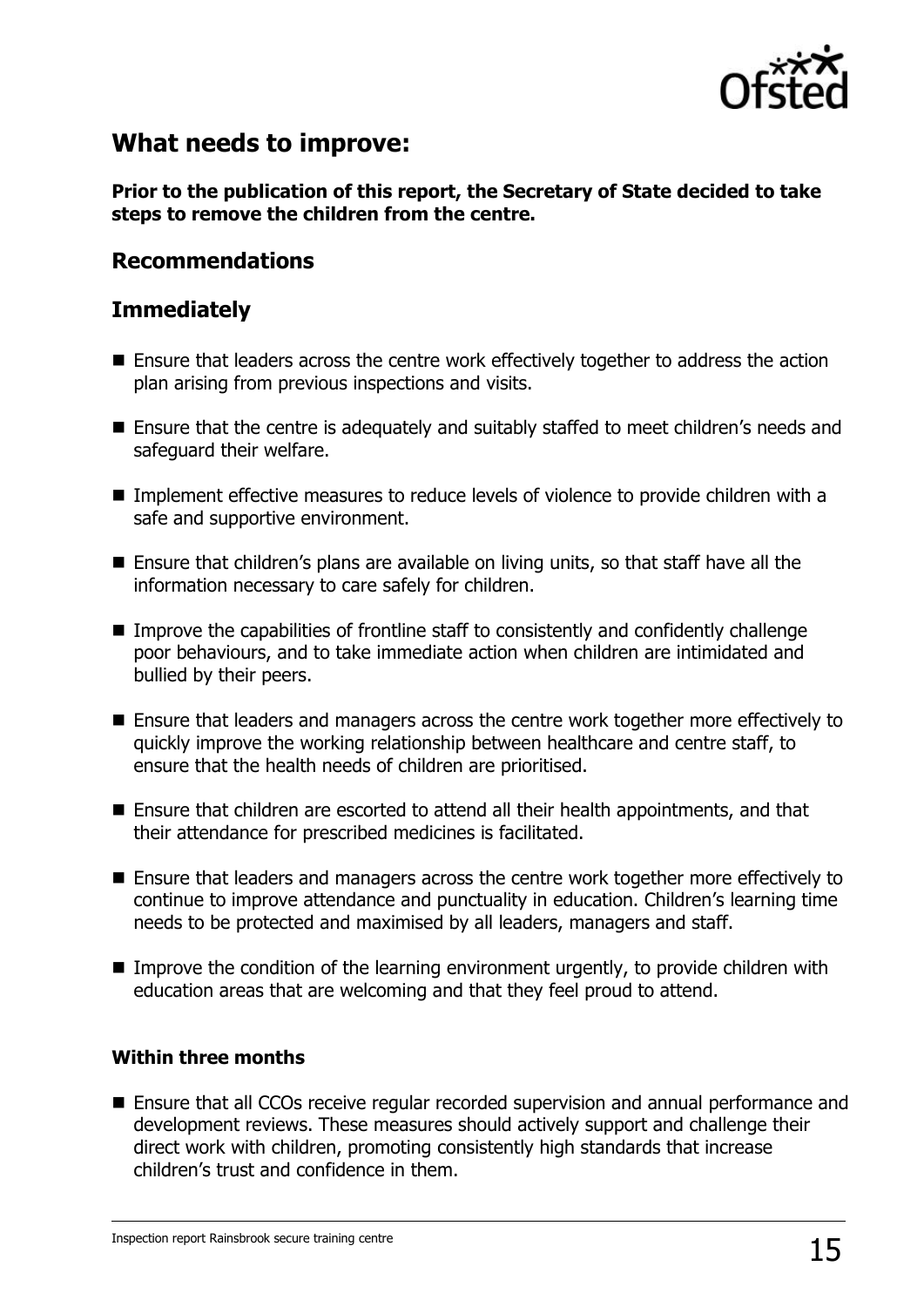

- Ensure that resettlement case workers do everything possible to secure the details of children's accommodation and license conditions from responsible external agencies, well in advance of their release from the centre.
- Ensure that leaders and managers recruit to fill the vacancies in education with suitably qualified and experienced teachers. In addition, they need to support the development of all existing teaching staff to ensure that they are equipped with the necessary subject matter knowledge and teaching skills that enable them to deliver a high quality of education.
- Ensure that leaders, managers and staff focus on identifying children's starting points across a wider range of development areas, in addition to English and mathematics, ensuring that they progress and achieve well.
- Ensure that leaders and managers make sure that the curriculum is developed to meet the needs and interests of children, including the promotion of personal development such as the understanding of diversity.
- Ensure that leaders and managers fully measure the impact that the learning support they offer children has on their experience of education, ensuring that those children who need it most receive adequate support that enables them to realise their potential.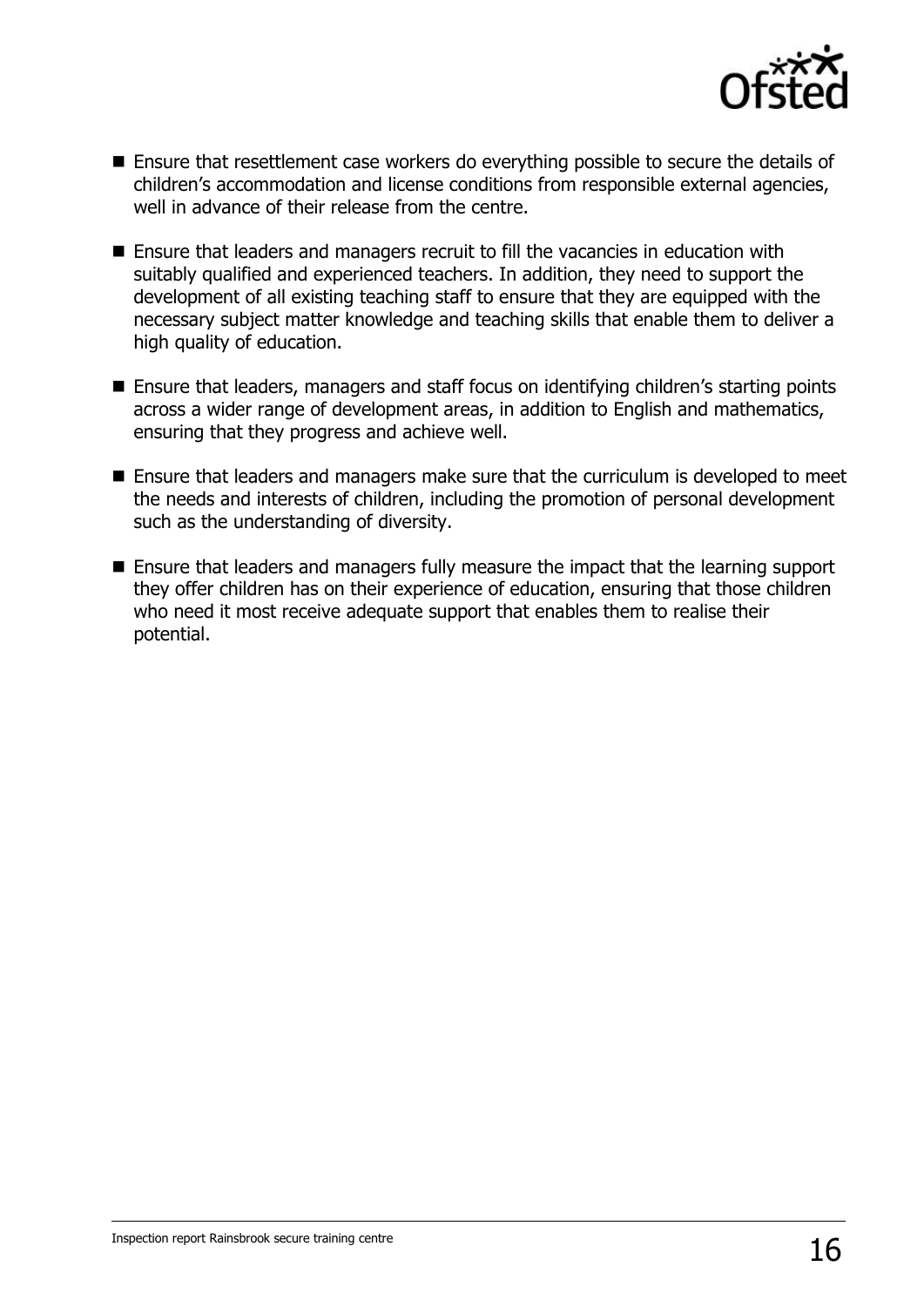

## **Information about this inspection**

Inspectors have looked closely at the experiences and progress of children and young people under the secure training centres inspection framework.

This inspection was carried out in accordance with Rule 43 of the Secure Training Centre Rules (produced in compliance with Section 47 of the Prison Act 1952, as amended by Section 6(2) of the Criminal Justice and Public Order Act 1994), Section 80 of the Children Act 1989. Her Majesty's Chief Inspector's power to inspect secure training centres is provided by section 146 of the Education and Inspections Act 2006.

Joint inspections involving Ofsted, Her Majesty's Inspectorate of Prisons (HMIP) and the Care Quality Commission (CQC) are permitted under paragraph 7 of Schedule 13 to the Education and Inspections Act 2006. This enables Ofsted's Her Majesty's Chief Inspector to act jointly with other public authorities for the efficient and effective exercise of her functions.

All inspections carried out by Ofsted, HMIP and CQC contribute to the UK's response to its international obligations under the UN Optional Protocol to the Convention against Torture (OPCAT) and other Cruel, Inhuman or Degrading Treatment or Punishment. OPCAT requires that all places of detention are visited regularly by independent bodies – known as the National Preventive Mechanism (NPM) – which monitor the treatment of and conditions for detainees.

## **Inspectors**

Lead Inspector: Pauline Higham, Ofsted, Senior Her Majesty's Inspector Quality Assurance Manager: Janet Fraser, Ofsted, Senior Her Majesty's Inspector

Jo Stephenson, Ofsted, Social Care Regulatory Inspector Manager Maria Navarro, Ofsted, Her Majesty's Inspector Elaine Allison, Ofsted, Social Care Regulatory Inspector Manager David Foot, Her Majesty's Inspectorate of Prisons, Inspector Esra Sari, Her Majesty's Inspectorate of Prisons, Inspector Gary Turney, Care Quality Commission, Health and Justice Inspector